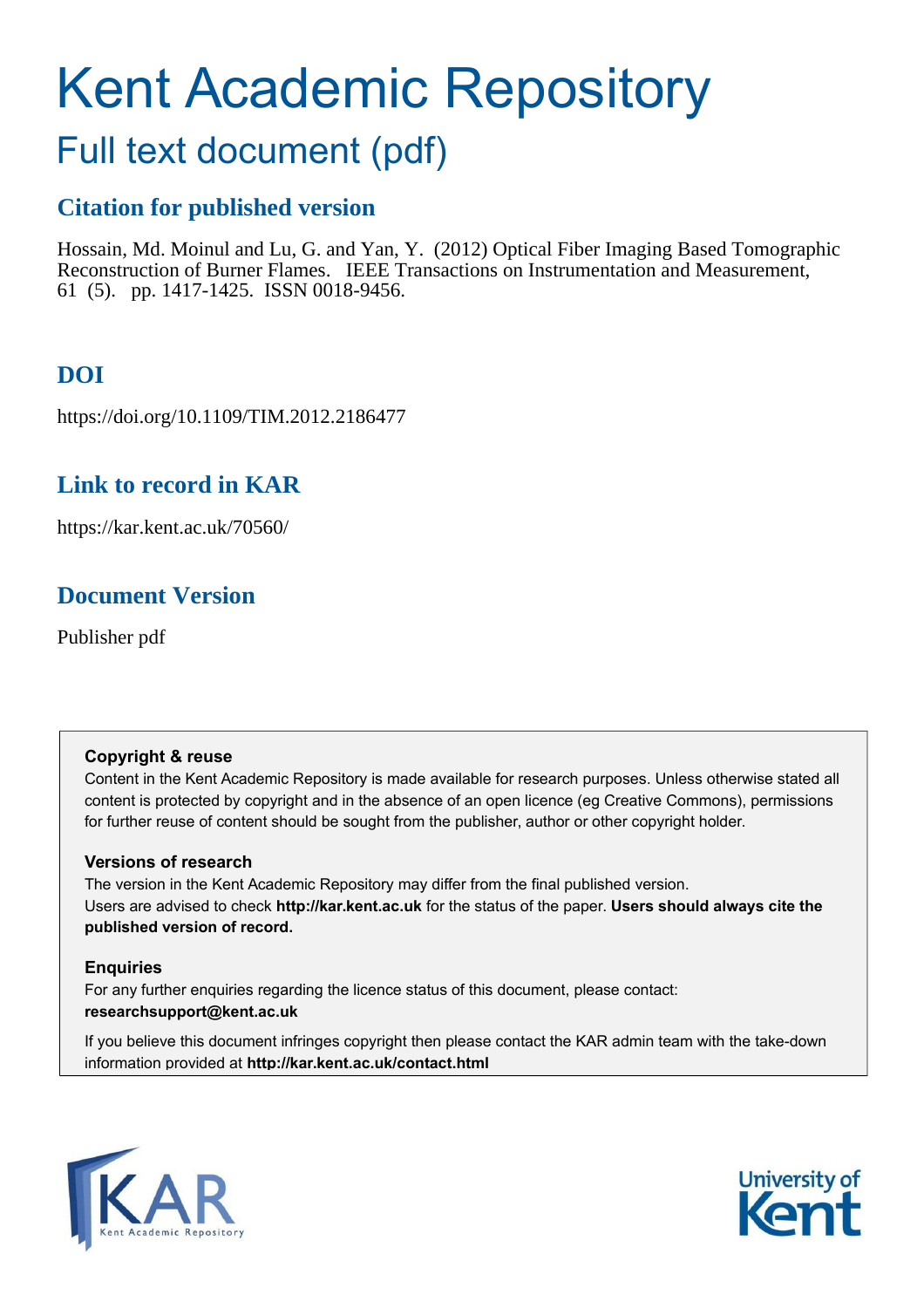# Optical Fiber Imaging Based Tomographic Reconstruction of Burner Flames

Md. Moinul Hossain, *Member, IEEE*, Gang Lu, *Senior Member, IEEE*, and Yong Yan, *Fellow, IEEE*

*Abstract***—This paper presents the design, implementation, and evaluation of an optical fiber imaging based tomographic system for the 3-D visualization and characterization of a burner flame. Eight imaging fiber bundles coupled with two RGB chargecoupled device cameras are used to acquire flame images simultaneously from eight different directions around the burner. The fiber bundle has 30k picture elements and an objective lens with a 92**◦ **angle of view. The characteristic evaluation of the imaging fiber bundles and the calibration of the system were conducted to ensure the accuracy of the system. A new tomographic algorithm that combines the logical filtered back-projection and the simultaneous algebraic reconstruction technique is proposed to reconstruct the flame sections from the images. A direct comparison between the proposed algorithm and other tomographic approaches is conducted through computer simulation for different test templates and numbers of projections. The 3-D reconstruction of the cross- and longitudinal-sections of a burner flame from image projections obtained from the imaging system was also performed. The effectiveness of the imaging system and computer algorithm is assessed through experimental tests.**

*Index Terms***—Charge-coupled device (CCD) camera, flame, imaging fiber, luminosity distribution, three-dimensional reconstruction, tomography.**

#### I. INTRODUCTION

**T** HREE-DIMENSIONAL (3-D) monitoring and characterization of burner flames plays an important part in the HREE-DIMENSIONAL (3-D) monitoring and characterin-depth understanding and subsequent optimization of fossilfuel-fired combustion processes [1], [2]. Among the techniques developed for the 3-D flame visualization, passive optical tomography has shown clear advantages over other techniques [3], [4], including the simple system setup, high spatial resolution, fast system response, and relatively low cost [1], making it most suitable for the 3-D reconstruction and characterization

Manuscript received June 20, 2011; revised October 4, 2011; accepted January 4, 2012. Date of publication March 5, 2012; date of current version April 6, 2012. This work was supported by the Research Councils U.K. (RCUK)'s Energy Program under Grant EP/G062153/1, but the views expressed are those of the authors and not necessarily those of the RCUK. The Energy Program is an RCUK cross-council initiative led by the Engineering and Physical Sciences Research Council and contributed to by the Economic and Social Research Council, Natural Environment Research Council, Biotechnology and Biological Sciences Research Council, and Science and Technology Facilities Council. The Associate Editor coordinating the review process for this paper was Dr. Jiong Tang.

The authors are with the Instrumentation, Control and Embedded Systems Research Group, School of Engineering and Digital Arts, University of Kent, CT2 7NZ Canterbury, U.K. (e-mail: mmh22@kent.ac.uk; g.lu@kent.ac.uk; y.yan@kent.ac.uk).

Color versions of one or more of the figures in this paper are available online at http://ieeexplore.ieee.org.

Digital Object Identifier 10.1109/TIM.2012.2186477

of flames in practical furnaces. Both single camera and multiple cameras based tomographic systems have been reported [1], [2]. Torniainen *et al.* [5] used a tomographic inversion method to study unsteady reacting flows, where numerical simulations were performed to evaluate the proposed method for reconstructing the 2-D fuel concentration distributions from a numerical simulation of a turbulent reacting square jet. Fisher and Burkhardt [6] first proposed a multispectral tomographic imaging system for the 3-D temperature measurement of a candle flame. Brisley *et al.* [7] demonstrated a single-camera system for the 3-D temperature measurement of a gaseous flame. Huang *et al.* [8] also proposed a stereoscopic imaging based single camera system for the reconstruction of soot temperature and volume fraction profiles of a flame. Zhou *et al.* [9] developed a single charge-coupled device (CCD) camera system based on optical sectioning tomography to reconstruct the 3-D distribution of candle flame temperature. Although the single camera approach is simple in structure and low in cost and can be installed on a practical furnace, it can only be applied under strict conditions where the flame has a high level of rotational symmetry. It is therefore unsuitable for monitoring of unsteady turbulent flames.

A number of multi-camera systems have been reported for 3-D flame reconstructions. Bheemul *et al.* [10] developed a three-camera system for 3-D visualization and characterization of gas-fired flames, where three 2-D images captured around the flame were used to build the flame geometrical model from which a set of characteristic parameters is also determined. Ishino *et al.* [11], [12] developed a multi-lens camera system to obtain instantaneous 3-D gray-scale distributions of a propane turbulent flame [11] and also accomplished the computerized tomography reconstruction technique for measuring an instantaneous 3-D distribution of chemiluminescence of a turbulent premixed flame [12]. The system has a total of 40 special camera lenses arranged on a semi-circle on one side of the burner. However, the system proposed is single shot and film based, and thus, it is unsuitable for taking multiple shots of a turbulent flame. Zhou *et al.* [13] performed numerical investigations into the 3-D visualization and temperature distribution in large-scale boiler furnaces, where eight CCD cameras were assumed to be mounted around the furnace to capture radiative energy images inside the furnace and to simulate the 3-D temperature distribution. However, a number of difficulties were encountered, such as synchronization of all of the eight cameras. Floyd *et al.* proposed tomographic techniques for the high-resolution and instantaneous 3-D reconstruction of the chemiluminescence intensities from CH<sup>∗</sup> in the reaction zone of matrix burner flames [14] and a premixed turbulent opposed jet flame [15]. The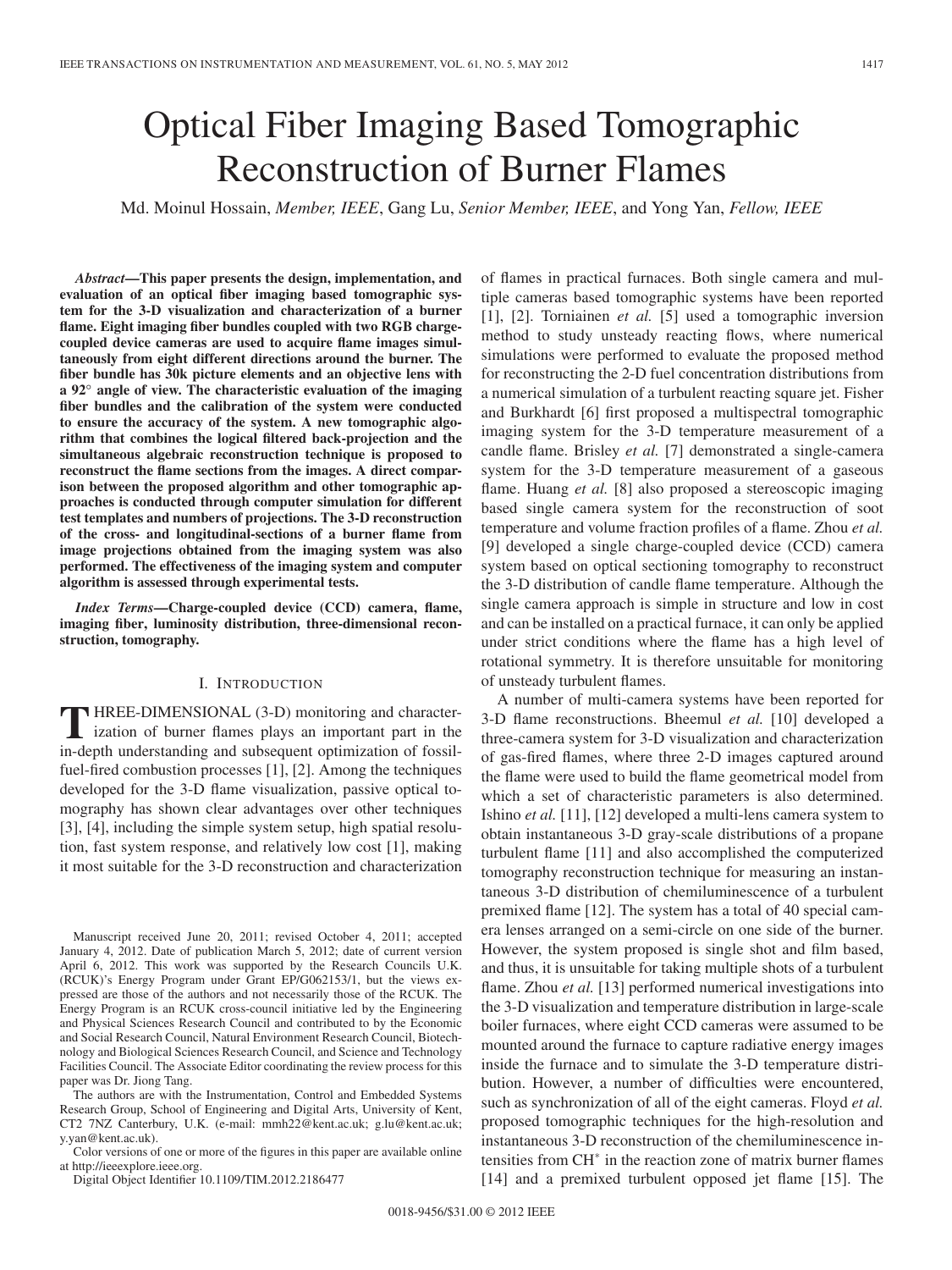high-resolution reconstruction was achieved using 48 views of a rotating CCD camera, while the instantaneous reconstruction was performed using ten instantaneous images from five cameras with a set of mirrors. The perspective distortion due to real lens effects (i.e., focus, beam divergence, and out-ofplane effects) was corrected to achieve full 3-D reconstructions [14]. Anikin *et al.* [16] described a tomographic system to detect the 2-D distribution of the OH<sup>∗</sup> chemiluminescence in the reaction zone of turbulent flames. The system employed ten Kepler telescopes, each conjoined with an optical fiber bundle of 90 individual fibers arranged in a single row, to capture the light of flame from different angles and to transmit onto a single CCD camera. The telescope has an iris aperture positioned in the focal plane of the objective lens which guarantees that only parallel rays can pass the system. Schwarz [17] proposed a Schlieren imaging based multi-tomographic technique for the 3-D visualization of a gaseous flame. Wan *et al.* [18] introduced an online emission spectral tomography system with a four channel video signal processor to test the 3-D distribution parameters of fluid fields. Ihrke *et al.* [19] reported image-based tomography method for reconstructing a volumetric model from multiple images of fire, and an eightcamera setup was used to acquire the images. Moratti *et al.* [20] described a digital imaging system for the 3-D reconstruction of an industrial flame, where the flame volume and surface area were determined. Gilabert *et al.* [21] developed a threecamera tomographic system where three red, green, and blue (RGB) CCD cameras, together with dedicated optical transmission units, were used to capture concurrently six equiangular 2-D images of a flame. A tomographic algorithm which combined the logical filtered back-projection (LFBP) and algebraic reconstruction technique (ART) was developed for the 3-D reconstruction of the luminosity distribution of flames from the six image projections. Despite the obvious improvement in the reconstruction of flames from multiple projections, the number of projections available (only six) is still too few for a higher spatial resolution. In addition, the complexity of the system makes it unsuitable for installation on a large-scale furnace.

Despite various advances in 3-D flame tomographic systems, a range of technical challenges remain to be resolved. In particular, a practical hardware platform for the generation of a sufficient number of image projections to achieve improved spatial resolution and reliability of the system is desirable. The general descriptions of the 3-D imaging system and the methodology, together with the preliminary results, were reported at the 2011 IEEE International Instrumentation and Measurement Technology Conference [22]. This paper presents a detailed description of the system design, implementation, and evaluation of an imaging fiber based tomographic system for the 3-D visualization and characterization of burner flames in a practical furnace. The system uses eight high-specification imaging fiber bundles coupled with two CCD cameras to produce simultaneously eight image projections around a flame. Characteristic evaluations of the fiber bundles and the system calibration have been conducted to ensure the system accuracy and reliability. A new tomographic approach that combines the LFBP and the simultaneous ART (LFBP–SART) is proposed for the reconstruction of flame sections. A direct comparison



Fig. 1. Schematic of the 3-D flame imaging system.



Fig. 2. Physical implementation of the 3-D flame imaging system.

among the different algorithms has been carried out in terms of resolution and accuracy for different numbers of projections. Simulation results are presented for the 3-D reconstruction of the luminosity distribution of flame cross-sections and longitudinal-sections of flame.

#### II. SYSTEM DESCRIPTION

#### *A. System Setup*

Fig. 1 shows a schematic diagram of the 3-D tomographic flame imaging system. The system consists of eight imaging optical fiber bundles with associated coupling lenses, two RGB CCD cameras, two frame grabbers, and a personal computer with application software. The flexible imaging fiber bundles, each having a total of 30 000 individual optical fibers, are 650 mm–700 mm long, with an outer diameter of 4 mm and a 92◦ objective lens. Four of the eight fiber bundles are joined onto a single eyepiece/coupling lens, forming four flame images into the same CCD camera. The eight imaging fiber bundles are arranged on one side of the burner as a semi-circle and are fixed in positions on eight aluminum stands with a separation angle of 22.5◦ between two adjacent fiber bundles. The radial distance from the objective lens of the fiber (to the burner axis, i.e., objective distance) is 250 mm. The camera has an RGB color progressive 1/3 inch CCD sensor with square pixels and a primary mosaic filter, and a frame rate of 25 frames/s. Each camera has a resolution of  $1024 \times 768$  pixels. The two frame grabbers are synchronized by the system software to ensure the acquisition of the image signals simultaneously. With such an arrangement, the imaging system is capable of producing a total of eight flame images concurrently from eight different directions around the flame. Fig. 2 shows the physical implementation of the 3-D flame imaging system.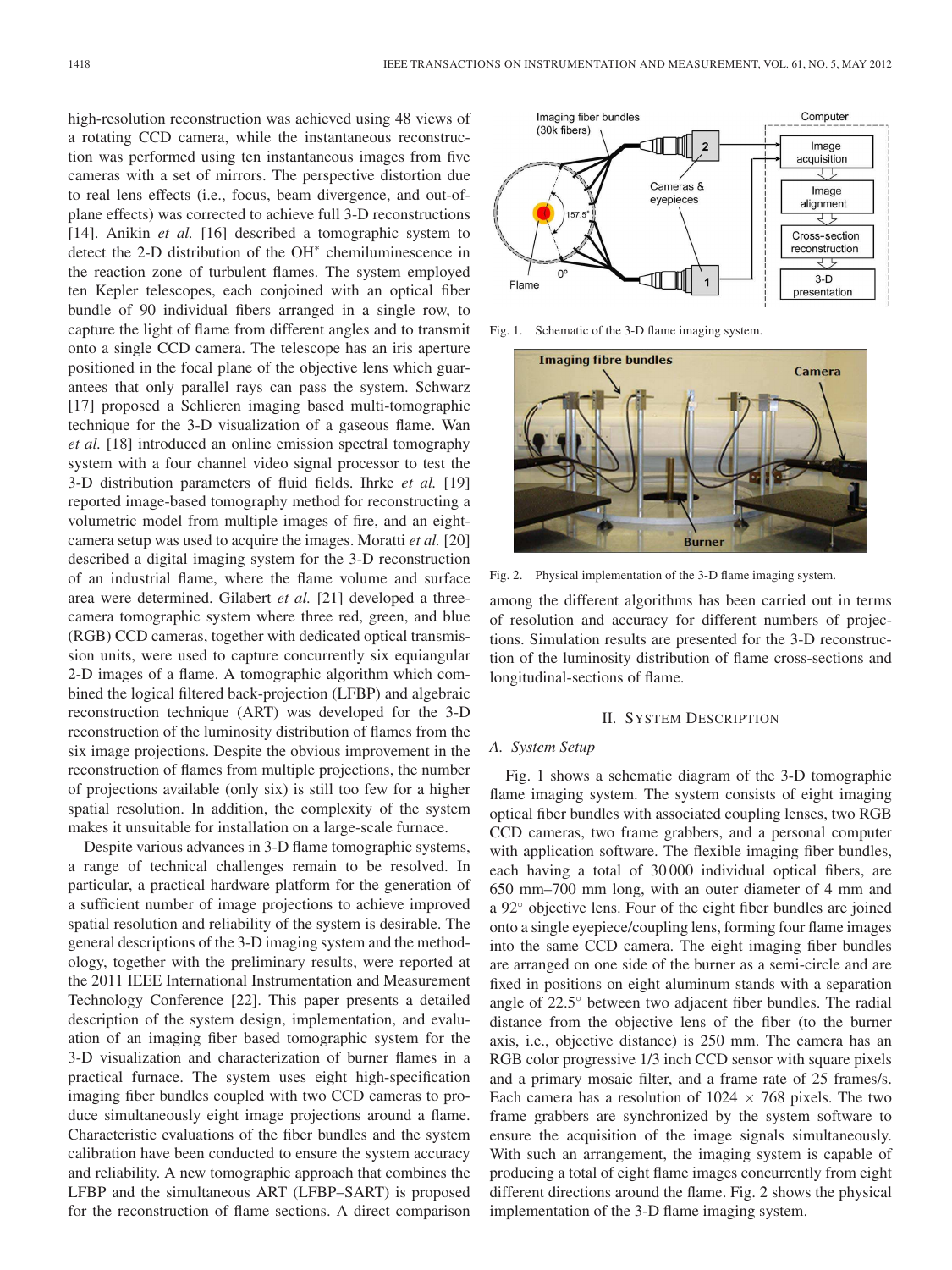| <b>LED</b><br>input $(V)$ | Averaged gray intensities of the LED images |         |         |         |         |         |         |         |  |  |
|---------------------------|---------------------------------------------|---------|---------|---------|---------|---------|---------|---------|--|--|
|                           | Fiber 1                                     | Fiber 2 | Fiber 3 | Fiber 4 | Fiber 5 | Fiber 6 | Fiber 7 | Fiber 8 |  |  |
| 2.80                      | 13                                          | 13      | 14      | 12      | 12      | 12      | 13      | 12      |  |  |
| 3.08                      | 82                                          | 80      | 80      | 82      | 81      | 81      | 81      | 81      |  |  |
| 3.45                      | 199                                         | 198     | 198     | 199     | 200     | 199     | 199     | 200     |  |  |
| 3.75                      | 211                                         | 210     | 210     | 211     | 212     | 211     | 211     | 212     |  |  |
| 4.00                      | 218                                         | 218     | 218     | 220     | 221     | 220     | 220     | 221     |  |  |
| 4.30                      | 224                                         | 222     | 223     | 223     | 224     | 224     | 224     | 224     |  |  |

TABLE I AVERAGED GRAY INTENSITIES OF THE LED IMAGES TAKEN USING EIGHT FIBER BUNDLES FOR DIFFERENT VOLTAGES

#### *B. Characteristic Evaluation of the Imaging Fiber Bundles*

To achieve reliable and accurate image acquisition and subsequent 3-D reconstruction of the flame, it must be ensured that the images transmitted through the eight imaging fibers have identical geometric and luminous characteristics for a given reference. Differences between the images result from a number of factors, including the dissimilarity between the physical properties of the eight optical fiber bundles and imaging sensors, the dissimilar settings of the two cameras, and the misaligned locations of the fiber bundles. The characteristics of the imaging fibers and the cameras have therefore to be evaluated. Luminosity evaluations were performed using a lightemitting diode (LED) white backlight panel as a reference light source. The different light intensities of the LED were achieved by varying the voltages supplied. For each lighting condition, a total of ten images were captured using the eight fiber bundles, respectively, the averaged gray intensities were calculated for each fiber bundle, and the differences of the gray intensities were analyzed. Table I illustrates the averaged gray intensities of the images taken through the eight fiber bundles for different LED light settings. It can be seen that the images of the eight fiber bundles have very similar intensities with a maximum discrepancy no greater than 2 gray-levels in the range from 13 to 224.

The image brightness attenuation due to the vignetting effect of the optical components was evaluated using the LED backlight panel. The brightness attenuation was checked over the effective image area of  $128 \times 256$  pixels with reference to the gray-level of the center point of the image. It was found that the normalized standard deviation of the gray-levels over the effective image area is less than 4% at an objective distance of 250 mm.

The radial distortion of the images due to the imaging components has also been investigated. This is particularly important for image acquisitions where a wide-angle lens is used with each fiber bundle. The evaluation was conducted using a square grid template placed at the center of the burner. Images of the template were captured by the imaging fiber bundles from different objective distances. The radiuses of the captured images were computed from the center of the template image, and the normalized radial errors were computed, as shown in Fig. 3. It can be seen that the normalized radial error



Fig. 3. Normalized radial error for different objective distances.

decreases with the objective distance and is less than 2% when the objective distance is 210 mm or greater.

#### *C. System Calibration*

The calibration of the system was conducted by reproducing the geometrical relationship between the eight fiber bundles and the flame. A geometric alignment was undertaken to ensure that the optical paths of the eight fiber bundles pass through the same reference line, i.e., burner central line. This was achieved by using a template which is a circular rod with several adjacent reference marks. The template was placed where the burner was located. A computer program was designed to create an image window with a number of reference lines. The positions of the fiber bundles were then adjusted so that the template images from the eight fiber bundles matched the same reference lines.

The accuracy of the dimensional measurement of the system was evaluated using a similar template. The results obtained are shown in Fig. 4, where each of the data point is an average of ten readings. A diagonal straight line is also plotted to give a direct comparison between the measured results and the reference values. The maximum deviation of the measured length from the reference length is less than 2%. The repeatability of the system was also evaluated by recording consecutive readings for a given reference length. For instance, the normalized standard deviation of the ten readings for a reference length of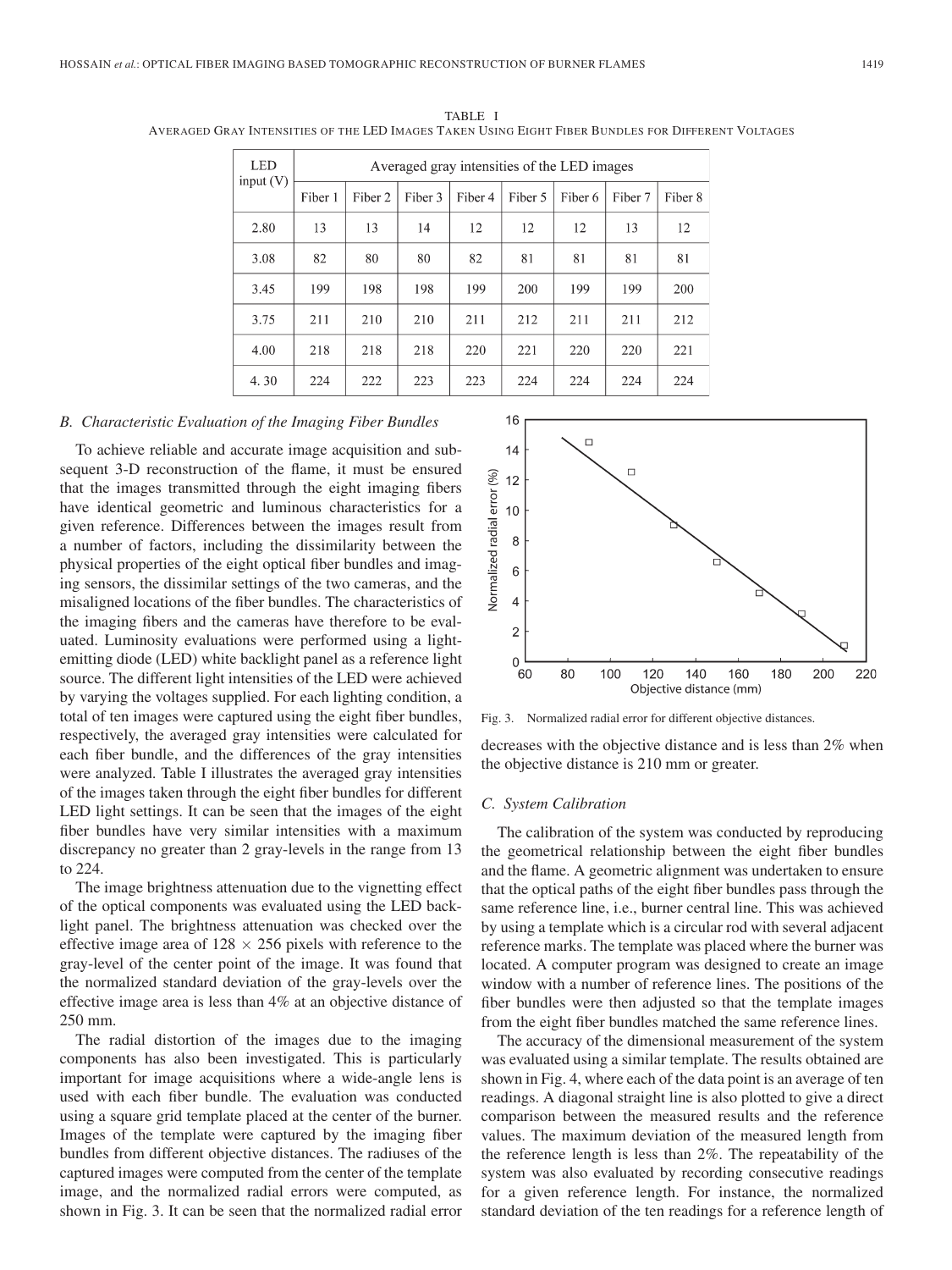

Fig. 4. Comparison between the measured length and the reference length.



Fig. 5. Averaged gray intensities of the LED images for different shutter speeds of the cameras.

110 mm was 0.54%, equivalent to 0.60 mm along the longitudinal direction.

The brightness variation of the captured images with the camera shutter speed was also evaluated using the LED backlight panel. Fig. 5 shows the averaged gray intensities of the LED images taken by two fiber bundles of the two cameras for different camera shutter speeds. The shutter speed is normalized to its maximum value at which the image is approaching saturation. It has been found that the imaging fiber bundles have very similar sensitivities for the same shutter speed with the maximum normalized standard deviation of 2.5%. In addition, the brightness variation of the captured images with the objective distance was also evaluated using the same light source, and it was found that the fiber bundles have consistent sensitivities, with the maximum normalized standard deviation of 1% for the tested objective distance between 130 and 280 mm.

#### III. TOMOGRAPHIC RECONSTRUCTION ALGORITHMS

Various computed tomography algorithms have been developed for the 3-D reconstructions for different applications.



Fig. 6. Schematic of the 2-D Radon transform.

Among those, filtered back-projection (FBP), LFBP, and ART are mostly used for the reconstructions of fluid and thermal dynamic media such as multi-phase flows and combustion flames [23], [24]. Theoretically, tomographic systems working on those algorithms require a sufficient number of projections to achieve a high spatial resolution of reconstructions. This often results in great system complexity, long response time, and high capital cost, particularly for passive optical tomographic systems. Gilabert *et al.* [21] used only six available image projections for the reconstruction of flame sections through the combined LFBP and ART algorithm (LFBP–ART) which can effectively eliminate noises caused by a limited number of image projects. The LFBP–ART has been further improved by introducing two more image projections into the reconstruction [22]. In the present work, a new tomographic algorithm which relies on the combination of the LFBP and the simultaneous ART, i.e., LFBP–SART, is proposed. The LFBP–SART has shown a possibility of using a few image projections for improved 3-D reconstruction of flames for an acceptable resolution. To examine the impact of the number of projections on the quality of the reconstruction so as to verify the suitable number of imaging sensors which the system requires, both theoretical study and computer simulation of the tomographic reconstructions have been conducted.

#### *A. LFBP Algorithms*

The LFBP is a modified algorithm of the FBP [25], which is based on the projection slice theorem and is used to implement the inverse Radon transform [23]. As shown in Fig. 6, assuming that  $g(x, y)$  is a 2-D section function of an object,  $P_{\theta}(t_1)$  is the integral function of  $g(x, y)$  along straight line  $xcos\theta$  +  $y\sin\theta = t_1$ , which is also known as the Radon transform of  $g(x, y)$ [23]; the FBP reconstruction function of  $g(x, y)$  can be approximated to [21], i.e.,

$$
g(\overline{x}) \approx \frac{\pi}{M_{\text{proj}}} \sum_{i=1}^{M_{\text{proj}}} Q_{\theta i}(\overline{x}.\overline{n}), \qquad (1)
$$

$$
Q_{\theta_i}(\overline{x}.\overline{n}) = (h * P_{\theta})(x'),\tag{2}
$$

where  $Q_{\theta i}$  is the filtered projection,  $P_{\theta}$  is the projection of  $g(\overline{x})$  along angle  $\theta$  and through the rectilinear path determined by the Dirac delta function  $\delta(\overline{x}.\overline{n} - x')$ , h is the filter impulse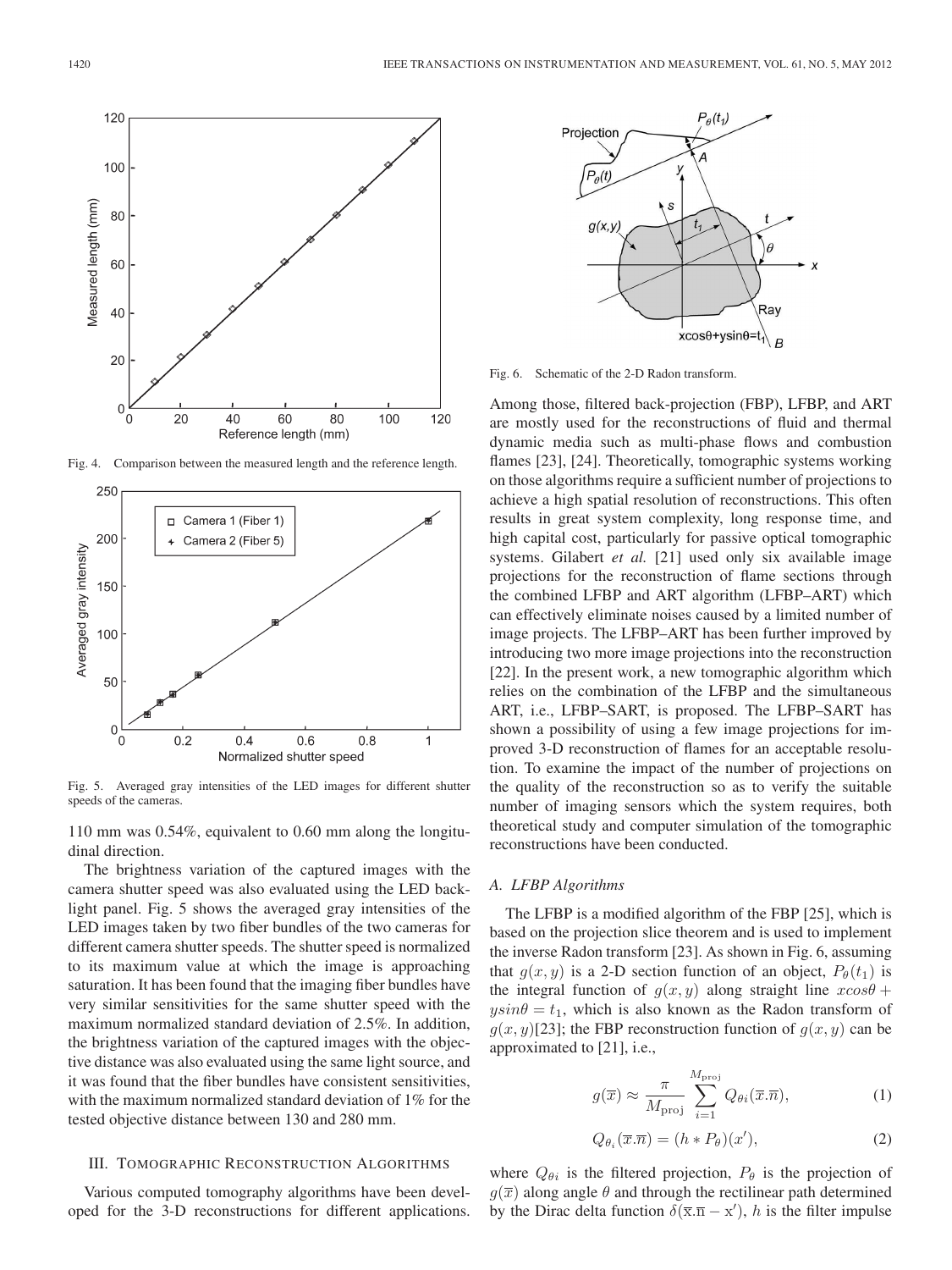response,  $*$  denotes convolution,  $M_{\text{proj}}$  is the total number of projections,  $\overline{n} = (\cos \theta, \sin \theta)$  is a unit vector normal to the projection beam, and  $\bar{x}$  is a vector on the projection beam. The difference between the FBP and the LFBP lies in the transformation of (1), where the additive operation  $\Sigma$  is substituted by the logical operator  $\Theta$  in such a way that if A, B, and C are square matrices [22], i.e.,

$$
C = A\Theta B \qquad c_{ij} = \begin{cases} 0, & \text{if } a_{ij} = 0 \cup b_{ij} = 0 \\ 1, & \text{if } a_{ij} = b_{ij}. \end{cases}
$$
 (3)

Rewriting (1) to the LFBP form,

$$
g(\overline{x}) \approx \frac{\pi}{M_{\text{proj}}} \bigoplus_{i=1}^{M_{\text{proj}}} Q_{\theta i}(\overline{x}.\overline{n}). \tag{4}
$$

#### *B. SART Algorithms*

The SART approach is a combination of ART and simultaneous iterative reconstruction technique (SIRT) algorithms that can give reconstruction of good quality and numerical accuracy with only one iteration [23]. In the ART, the image cross-sections are considered to be composed of an array of unknowns. The concept of "ray" is introduced in the ART, where a ray is considered to be a "thick" line running across the cross-sections. The problem can then be reduced to solve a set of simultaneous equations [21], i.e.,

$$
\omega_{11}g_1 + \omega_{12}g_2 + \dots + \omega_{1N}g_N = p_1,
$$
  
\n
$$
\vdots
$$
  
\n
$$
\omega_{M1}g_1 + \omega_{M2}g_2 + \dots + \omega_{MN}g_N = p_M,
$$
\n(5)

where  $\omega_{NM}$  is a weighting factor,  $g_i$  denotes the constant value of  $g(x, y)$ ,  $p_i$  is the portion of the projection, M is the total number of rays, and  $N$  is the total number of cells. Initial vector solution  $\overline{g}^{(0)} = (g_1^{(0)}, g_2^{(0)}, \dots, g_N^{(0)})$  is guessed by assigning a value of zeros, and successive values of vector solution are solved by,

$$
\overline{g}^{(i)} = \overline{g}^{(i-1)} - \frac{(\overline{g}^{(i-1)} \cdot \overline{\omega}_i - p_i)}{\overline{\omega}_i \cdot \overline{\omega}_i} \overline{\omega}_i, \tag{6}
$$

where  $\overline{\omega}_i = (\omega_{i1}, \omega_{i2}, \dots, \omega_{iN})$  and  $\overline{\omega}_i \cdot \overline{\omega}_i$  is the dot product of  $\overline{\omega}_i$  with itself [21]. More details about the ART algorithms are available in [23], [26], and [27].

SIRT [23] is an effective method to solve inverse problems in an iterative way, and at the expense of slower convergence, SIRT usually leads to better reconstruction results than ART. The convergence of SIRT has been established [28]. The main features of SART also include reduced errors in the approximation of ray integrals of a smooth image by finite sums, simultaneously updating weights, and heuristic procedure for the improved quality of reconstructions. A series of steps has been taken for SART implementation. First, a sequential implementation can be carried out by using the update equation of (6) and expressed in terms of SART symbols,

$$
\overline{\mathbf{g}}^{(k+1)} = \overline{g}^{(k)} + \overline{\omega}_i \frac{p_i - \overline{\omega}_i^T \overline{g}^{(k)}}{\overline{\omega}_i^T \overline{\omega}_i},\tag{7}
$$

where  $\overline{\omega_i}$  denotes the *i*th row vector of the array  $\omega_{ij}$ ,  $\overline{g}^{(k)}$  is the estimate image vector, and  $k$  is the number of iterations. Then, simultaneously applying to a pixel on bilinear elements and the average of the corrections generated by all the rays in a projection, instead of sequential updating pixels on a ray-by ray basis for superior results, it can be stated as follows [23],

$$
g_j^{(k+1)} = g_j^{(k)} + \frac{\sum_{i} \left[ \omega_{ij} \frac{p_i - \overline{\omega}_i^T \overline{g}^{(k)}}{\sum\limits_{j=1}^N \omega_{ij}} \right]}{\sum_{i} \omega_{ij}}, \quad (i = 1, 2, ..., M)
$$
\n(8)

where the summation with respect to  $i$  is over the rays intersecting the *j*th image elements for a given direction and  $M$  is the total number of rays.

#### *C. LFBP–SART Algorithms*

The task of performing the tomographic reconstruction of the luminosity distribution of the flame presents a major challenge in that the number of independent projections is limited, leading to an underdetermined problem [21]. However, this can be overcome using the LFBP–SART technique. The advantages of the LFBP–SART over the LFBP–ART are reduced errors and faster convergence. It was proven that the LFBP can effectively restrain the blurring in the reconstruction, which is normally encountered in the FBP [25]. Another advantage of the LFBP over the FBP is that it provides the information of outer contours of the object being reconstructed, and this information can be utilized to increase the number of equations used in the SART, i.e.,

$$
\omega_{ij}g_j = 0, \quad if \quad c_{ij} = 0, \quad \{c_{ij} \in C\} \tag{9}
$$

where  $w_{ij}$  and  $g_j$  are the elements in (5) and C is the matrix in (4). This additional set of equations corrects the hyperplanes represented in (5), resulting in a more accurate solution in performing the simultaneous update operation described in (8). The external contour obtained using the LFBP is utilized to determine the points that have to be calculated using the SART. This approach significantly reduces the number of required calculations and is also applicable where the projection angle is large. The stepwise implementation procedure of the LFBP-SART algorithms can be briefly described as follows:

- 1) Get the 2-D images matrices, generation, and centralization of projections.
- 2) Carry out the filtering and back-projection by (1) and (2).
- 3) Apply (3) and (4) to compute the LFBP algorithm.
- 4) Determine the external contour.
- 5) Identify the positions that have to be calculated by the SART using  $(9)$ .
- 6) Apply the SART (8) algorithm for integration.
- 7) Generate the flame sections, reallocation of sections, and data presentation.

It has been realized that the tomographic reconstruction algorithms as discussed previously are based on an orthographic imaging model, i.e., all pixel's rays are assumed to be parallel to the optical axis of a particular view. This is not the case in the present optical setup, particularly considering the wide-angle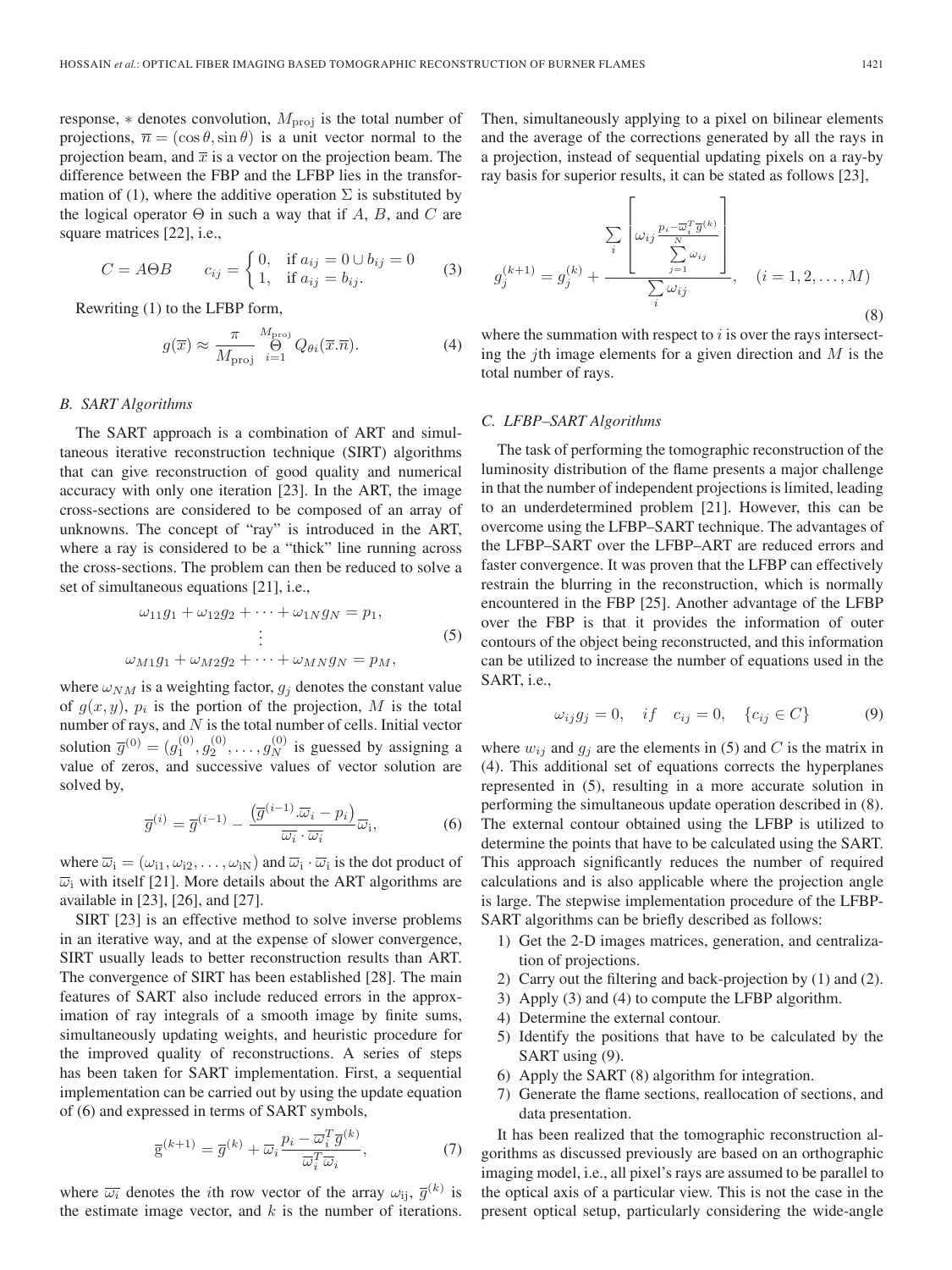

Fig. 7. Comparison of the five tomographic algorithms for eight projections.

(92◦ ) objective lenses are used. The inconsistency between the imaging model and the optical setup would introduce errors in the reconstruction of the flame. The problem can be more serious in the regions which are away from the optical axis since the impact of the rays passing at an angle through those parts of the flame cannot be neglected. This is a drawback of the photography based tomographic reconstruction through the conventional back-projection [12]. In practice, the problem can be minimized by using a relatively small flame in comparison to the objective distance. In addition, the optical axes of the fiber bundles should be aligned to the region of most interest, i.e., the root part of the flame (the tip part of the flame is less important from a combustion point of view). To fully solve the problem, however, full-fledged 3-D reconstruction algorithms should be implemented [14].

#### IV. RESULTS AND DISCUSSIONS

#### *A. Computer Simulation*

To examine the effectiveness of the LFBP–SART as compared to other tomographic algorithms for different numbers of projections, computer simulation was undertaken for the reconstruction of 8-bit gray-level template images with a resolution of  $256 \times 256$ . Five algorithms were implemented for different numbers of projections. Fig. 7 shows the simulation results using the FBP, ART, LFBP, LFBP–ART, and LFBP–SART for different test templates (i.e., a head phantom and a cross [21]) and a matrix of burner flames [14]. For each test, eight different 1-D projections that were taken on an equiangular basis and the angle between the first and the last projections have to be 180<sup>°</sup> at the maximum; the case of using eight projections gives the equiangular angle of 22.5◦ between two consecutive projections. It can be seen that, with only eight projections, the LFBP–SART gives a better reconstruction result over all other algorithms, with a significant reduction of noise within the reconstructed images.

The accuracy of the reconstruction results was further assessed by using two evaluation criteria, i.e., correlation coefficient (CC) and peak signal-to-noise ratio (PSNR), which were computed between the original images of the templates and the reconstructed results. Figs. 8 and 9 show the CC and the PSNR against the number of projections of the head phantom, respectively. It is clear that the LFBP–SART algorithm provides a better CC and the highest PSNR. It can be observed from



Fig. 8. CC for different projections.



Fig. 9. PSNR for different projections.

the simulation results that the LFBP–SART reconstruction with eight projections gives a higher CC (by about 6%) and an increased PSNR (more than 12%) as compared to LFBP–ART algorithms with eight projections.

The CC and the PSNR between the original templates and the reconstructed results for eight projects were also computed for further comparison, and the results are summarized in Table II. It is evident that the LFBP–SART consistently gives a better CC and the highest PSNR in all cases. This investigation has led to the conclusion that an LFBP–SART with eight projections offers the best tomographic approach to the reconstruction problem.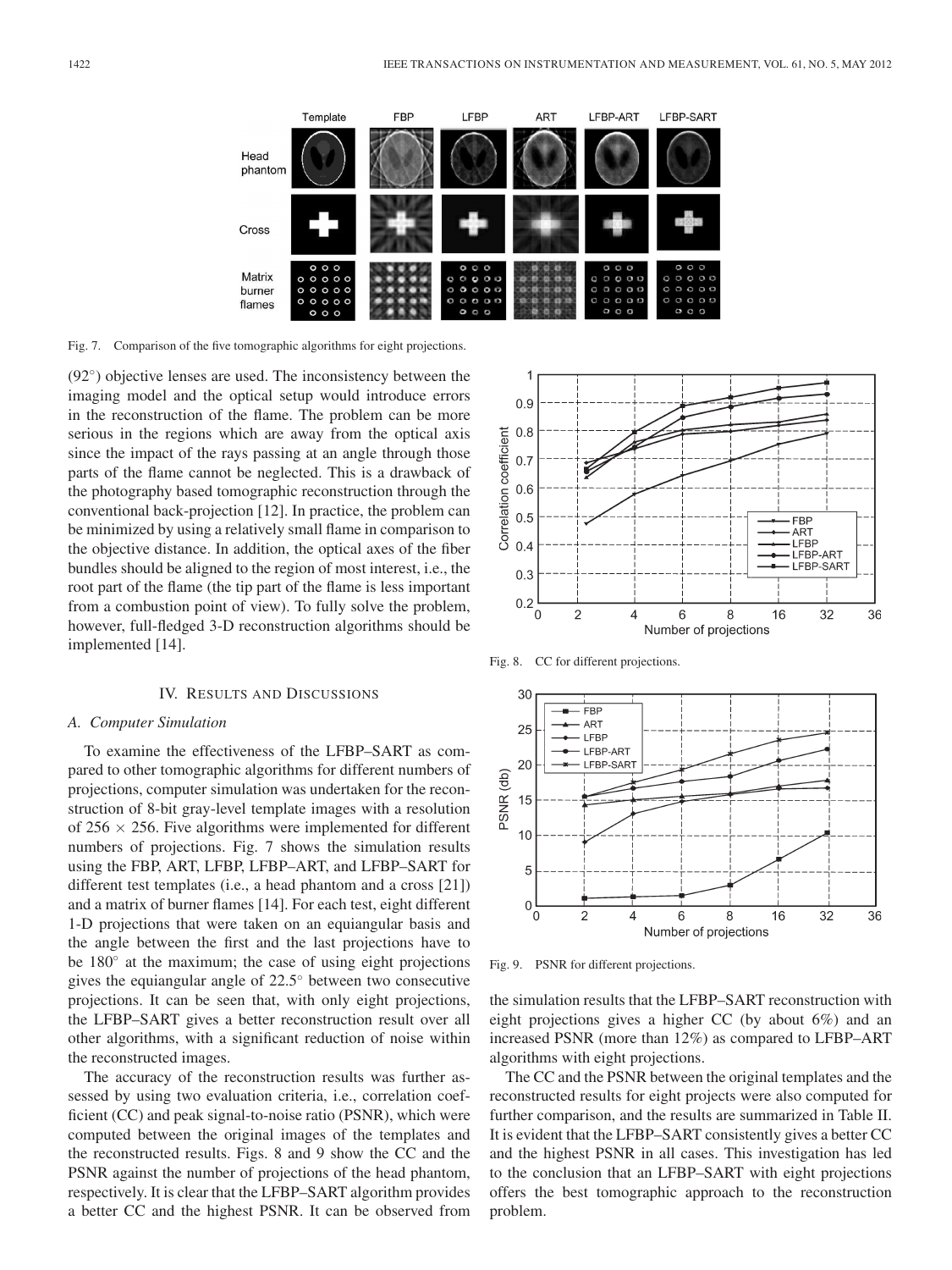| Template                | <b>FBP</b> |                     | <b>LFBP</b> |                     | ART  |                     | LFBP-ART |                     | LFBP-SART |                                                    |
|-------------------------|------------|---------------------|-------------|---------------------|------|---------------------|----------|---------------------|-----------|----------------------------------------------------|
|                         | CC         | <b>PSNR</b><br>(db) | CC          | <b>PSNR</b><br>(db) | CC   | <b>PSNR</b><br>(db) | CC       | <b>PSNR</b><br>(db) | CC        | <b>PSNR</b><br>$\left(\mathrm{d}\mathrm{b}\right)$ |
| Head<br>Phantom         | 0.70       | 2.96                | 0.82        | 15.79               | 0.80 | 15.96               | 0.88     | 18.34               | 0.93      | 20.74                                              |
| Cross                   | 0.79       | 4.79                | 0.96        | 11.52               | 0.90 | 17.69               | 0.92     | 18.60               | 0.98      | 27.55                                              |
| Matrix burner<br>flames | 0.63       | 3.67                | 0.84        | 13.27               | 0.82 | 15.46               | 0.91     | 20.30               | 0.94      | 21.54                                              |
|                         |            |                     |             |                     |      |                     |          |                     |           |                                                    |

TABLE II CC AND PSNR FOR DIFFERENT TOMOGRAPHIC ALGORITHMS



Fig. 10. Two-dimensional flame images taken using the eight imaging fiber bundles.



Fig. 11. Luminosity reconstruction of flame cross- and longitudinal-sections. (a) Two-dimensional image. (b) Cross-sections. (c) Longitudinal-sections.

#### *B. Experimental Results*

To evaluate the performance of the developed system, experiments were conducted on a laboratory-scale gas-fired combustion test rig. In this paper, a burner with an outlet diameter of 20 mm was used to generate a non-premixed flame with an approximate height of up to 200 mm under a steady combustion condition. A mesh screen was mounted across the outlet of the burner to ensure a uniform velocity profile of the flow, and the Reynolds number of the flow was approximately 171. The imaging system was used to capture 2-D images of the flame concurrently from eight different directions. Fig. 10 shows a typical set of the 2-D flame images which have a flame area of approximately 10k pixels.

The cross- and longitudinal-sections of the flame were reconstructed from the images obtained based on the LFBP–SART algorithm. Fig. 11 shows the luminosity reconstruction of flame cross- and longitudinal-sections. The pseudo-color technique

is used here for a better data presentation, where the dark red represents the greatest gray-level and the dark blue represents the lowest gray-level. As can be seen, the reconstructions have indicated the variations of the gray-levels on the different crosssections. Comparing the reconstructed cross-sections with the original 2-D images, one can make several observations. For instance, cross-section 60 [Fig. 11(b)] is more circular as it is nearest to the burner outlet. Moving along the Z-axis, one can observe that the circularity of the cross-section degrades. This characteristic is also evident in the original 2-D images where different widths of the corresponding sections are evident. The luminosity distribution of the upper cross-section appears to have a non-circular outer shape.

The reconstruction of the flame cross-section can be computed repeatedly for a chosen pixel row along the Z-axis. The data obtained can also be used to reconstruct the longitudinalsections of the flame, as shown in Fig. 11(c). It should be noted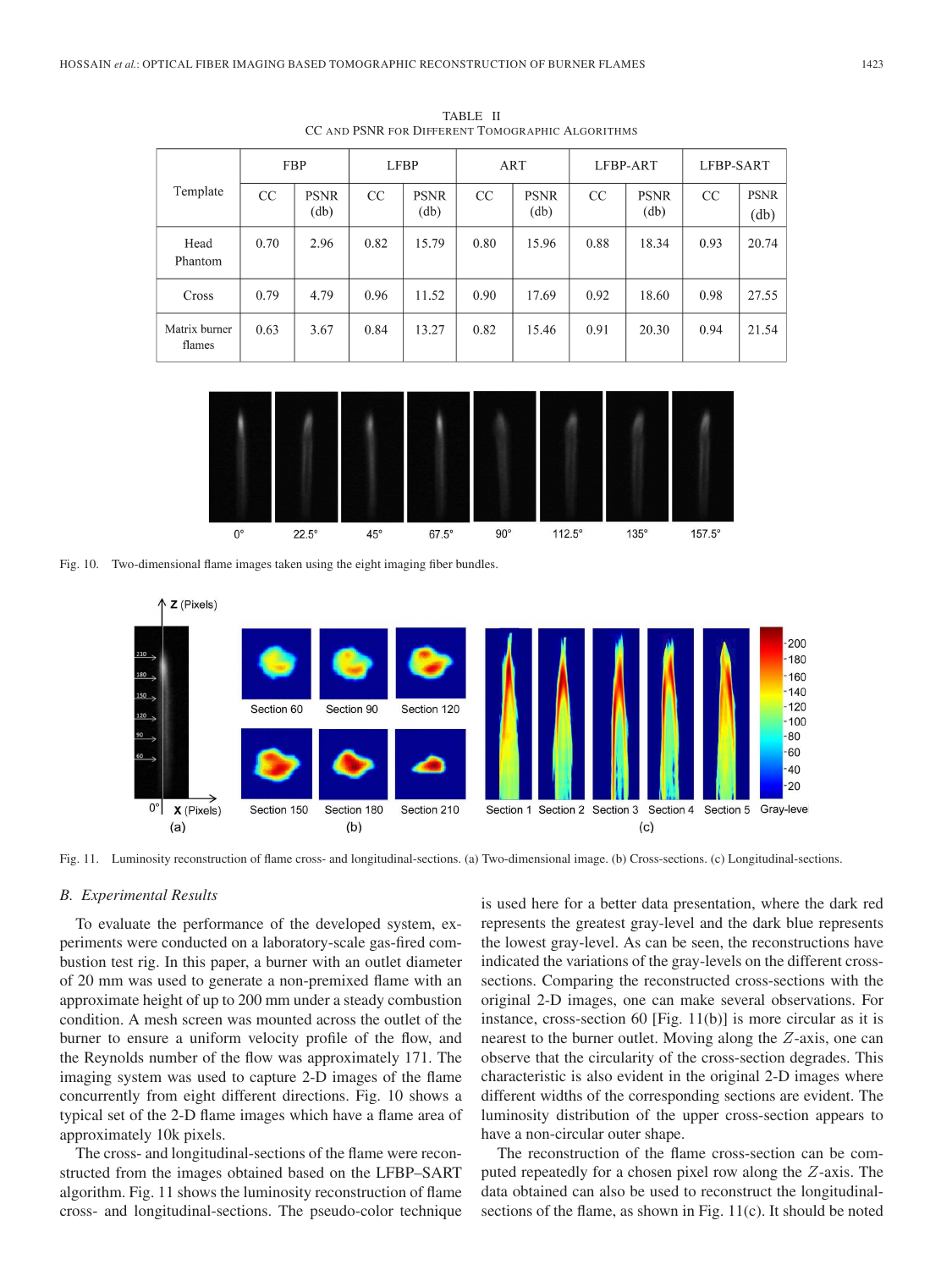that the visual representation of the reconstructed longitudinalsections depends on the point of view. The results shown in Fig. 11(c) refer to sections viewed from the direction  $0^\circ$  (refer to Fig. 1). Section 3 depicts the longitudinal-section along the burner axis, while sections 1 and 2 present sections four and eight steps (pixels) back off the burner axis, and sections 4 and 5 present sections four and eight steps (pixels) forward the burner axis. Since sections 2, 3, and 4 are close to the burner axis, similar luminous profiles have been found, and they agree well with the original 2-D image of the flame [Fig. 11(a)].

#### V. CONCLUSION

An optical fiber and CCD camera based tomographic system for the 3-D reconstruction of flames has been designed and implemented. The system, which works on eight imaging fiber bundles coupled with two RGB CCD cameras, is capable of capturing 2-D images of a flame concurrently from eight different directions around the flame so that improved system simplicity and spatial resolution are achieved. The characteristic evaluation of the imaging fiber bundles has been conducted using an LED white backlight panel. The eight imaging fiber bundles have very similar intensities, with the maximum discrepancy no greater than 2 gray-levels. The system is calibrated using a circular template with several adjacent reference marks, and the maximum deviation of the measured length from the reference value is no more than 2%. The radial distortion and vignetting effect of the imaging system have also been investigated. The normalized radial error that was found is not greater than 2%, where the normalized standard deviation is less than 4% for the objective distance of 250 mm. A new approach of combining the LFBP and SART (i.e., LFBP–SART) to the reconstruction of flame sections has been proposed and evaluated. Simulation results have demonstrated that, for eight image projections provided by the image sensors, the proposed LFBP–SART approach consistently gives a better CC and the highest PSNR for the given templates. The experimental results obtained using the flames have shown that the optical sensing arrangement and the developed tomographic algorithm are effective in the acquisition of the flame images and the subsequent reconstruction of the luminosity distribution of the cross- and longitudinal-sections of the flame from eight image projections.

#### **REFERENCES**

- [1] Y. Yan, T. Qiu, G. Lu, M. M. Hossain, and G. Gilabert, "Recent advances in 3D flame tomography," in *Proc. 6th World Congr. Ind. Process Tomogr.*, Beijing, China, Sep. 6-9, 2010, pp. 1530–1539.
- [2] J. Ballester and T. Garcia-Armingol, "Diagnostic techniques for the monitoring and control of practical flames," *Progr. Energy Combust. Sci.*, vol. 36, no. 4, pp. 375–411, 2010.
- [3] J. Nygren, J. Hult, M. Richter, M. Aldén, M. Christensen, A. Hultqvist, and B. Johansson, "Three-dimensional laser induced fluorescence of fuel distribution in an HCCI engine," *Proc. Combust. Inst.*, vol. 29, no. 1, pp. 679–685, 2002.
- [4] B. Böhm, C. Kittler, A. Nauert, and A. Dreizler, "Diagnostics at high repetition rates: New insights into transient combustion phenomena," in *Proc. 3rd Eur. Combust. Meet.*, Crete, Greece, Apr. 11–13, 2007, 5 pp., Section 5-1.
- [5] E. D. Torniainen, A. K. Hinz, and F. C. Gouldin, "Tomographic analysis of unsteady, reacting flows: Numerical investigation," *AIAA J.*, vol. 36, no. 7, pp. 1270–1278, Jul. 1998.
- [6] W. Fisher and H. Burkhardt, "Three-dimensional temperature measurement in flames by multispectral tomographic image analysis," in *Proc. SPIE*, 1990, vol. 1349, pp. 96–105.
- [7] P. M. Brisley, G. Lu, Y. Yan, and S. Cornwell, "Three dimensional temperature measurement of combustion flames using a single monochromatic CCD camera," *IEEE Trans. Instrum. Meas.*, vol. 54, no. 4, pp. 1417–1421, Aug. 2005.
- [8] Q. Huang, F. Wang, D. Liu, Z. Ma, J. Yan, Y. Chi, and K. Cen, "Reconstruction of soot temperature and volume fraction profiles of an asymmetric flame using stereoscopic tomography," *Combust. Flame*, vol. 156, no. 3, pp. 565–573, Mar. 2009.
- [9] B. Zhou, S. Wang, C. Xu, and J. Zhang, "3-D flame temperature reconstruction in optical sectioning tomography," in *Proc. Int. Workshop Imag. Syst. Tech.*, Shenzhen, China, May 11-12, 2009, pp. 313–318.
- [10] H. C. Bheemul, G. Lu, and Y. Yan, "Three-dimensional visualization and quantitative characterization of gaseous flames," *Meas. Sci. Technol.*, vol. 13, no. 10, pp. 1643–1650, Oct. 2002.
- [11] Y. Ishino, T. Hirano, M. Hirano, and N. Ohiwa, "Non-scanning 3D-CT visualizations of premixed flames with a 40 lens camera," in *Proc. 6th Pacific Symp. Flow Vis. Image Process.*, HI, May 16–19, 2007, vol. A2-2, pp. 1–6.
- [12] Y. Ishino and N. Ohiwa, "Three-dimensional computerized tomographic reconstruction of instantaneous distribution of chemiluminescence of turbulent premixed flame," *JSME Int. J.*, vol. 48, no. 1, pp. 34–40, 2005, Series B.
- [13] H. C. Zhou, C. Lou, Q. Cheng, Z. Jiang, J. He, B. Huang, Z. Pei, and C. Lu, "Experimental investigations on visualization of threedimensional temperature distributions in a large-scale pulverized-coalfired boiler furnace," *Proc. Combust. Inst.*, vol. 30, no. 1, pp. 1699–1706, Jan. 2005.
- [14] J. Floyd and A. M. Kempf, "Computed tomography of chemiluminescence (CTC): High resolution and instantaneous 3D measurement of a matrix burner," *Proc. Combust. Inst.*, vol. 33, no. 1, pp. 751–758, 2011.
- [15] J. Floyd and A. M. Kempf, "Computed tomography of chemiluminescence (CTC): Instantaneous 3D measurement and phantom studies of a turbulent opposed jet flame," *Combust. Flame*, vol. 158, no. 2, pp. 376– 391, Feb. 2011.
- [16] N. Anikin, R. Suntz, and H. Bockhorn, "Tomographic reconstruction of the OH<sup>∗</sup> -chemiluminescence distribution in premixed and diffusion flames," *Appl. Phys. B, Lasers Opt.*, vol. 100, no. 3, pp. 675–694, Sep. 2010.
- [17] A. Schwarz, "Multi-tomographic flame analysis with a Schlieren apparatus," *Meas. Sci. Technol.*, vol. 7, no. 3, pp. 406–413, Mar. 1996.
- [18] X. Wan, W. Xiong, Z. Zhang, and F. Chang, "An online emission spectral tomography system with digital signal processor," *Opt. Exp.*, vol. 17, no. 7, pp. 5279–5284, Mar. 2009.
- [19] I. Ihrke and M. Magnor, "Image-based tomographic reconstruction of flames," in *Proc. Eurographics/ACM SIGGRAPH Symp. Comp. Animat.*, Max-Planck-Institut für Informatik, Saarbrücken, Germany, 2004, pp. 365–373.
- [20] F. Moratti, M. Annunzotia, and S. Giammartini, *An Artificial Vision System for the 3D Reconstruction and the Dynamical Characterisation of Industrial Flames*. Rome, Italy: ENEA-C.R.E. Casaccia, 1997.
- [21] G. Gilabert, G. Lu, and Y. Yan, "Three-dimensional tomographic reconstruction of luminosity distribution of a combustion flame," *IEEE Trans. Instrum. Meas.*, vol. 56, no. 4, pp. 1300–1306, Aug. 2007.
- [22] M. M. Hossain, G. Lu, and Y. Yan, "Three-dimensional reconstruction of combustion flames through optical fiber sensing and CCD imaging," in *Proc. IEEE I2MTC*, Hangzhou, China, May 10-12, 2011, pp. 79–83.
- [23] A. C. Kak and M. Slaney, *Principles of Computerized Tomographic Imaging*. Piscataway, NJ: IEEE Press, 1988.
- [24] W. Yang and H. Peng, "Image reconstruction algorithms for electrical capacitance tomography," *Meas. Sci. Technol.*, vol. 14, no. 1, pp. R1–R13, Jan. 2003.
- [25] L. J. Xu and L. A. Xu, "Ultrasound tomography system used for monitoring bubbly gas/liquid two-phase flow," *IEEE Trans. Ultrason., Ferroelectr., Freq. Control*, vol. 44, no. 1, pp. 67–76, Jan. 1997.
- [26] G. N. Hounsfield, "A method and apparatus for examination of body by radiation such as X or gamma radiation," U.K. Patent 1 283 915, Aug. 2, 1972.
- [27] D. Raparia, J. Alessi, and A. Kponou, "The algebriac reconstruction technique," in *Proc. Particle Accelerator Conf.*, Vancouver, B.C., Canada, May 12-16, 1997, pp. 2023–2025.
- [28] M. Jiang and G. Wang, "Convergence studies on iterative algorithms for image reconstruction," *IEEE Trans. Med. Imag.*, vol. 22, no. 5, pp. 367– 375, May 2003.